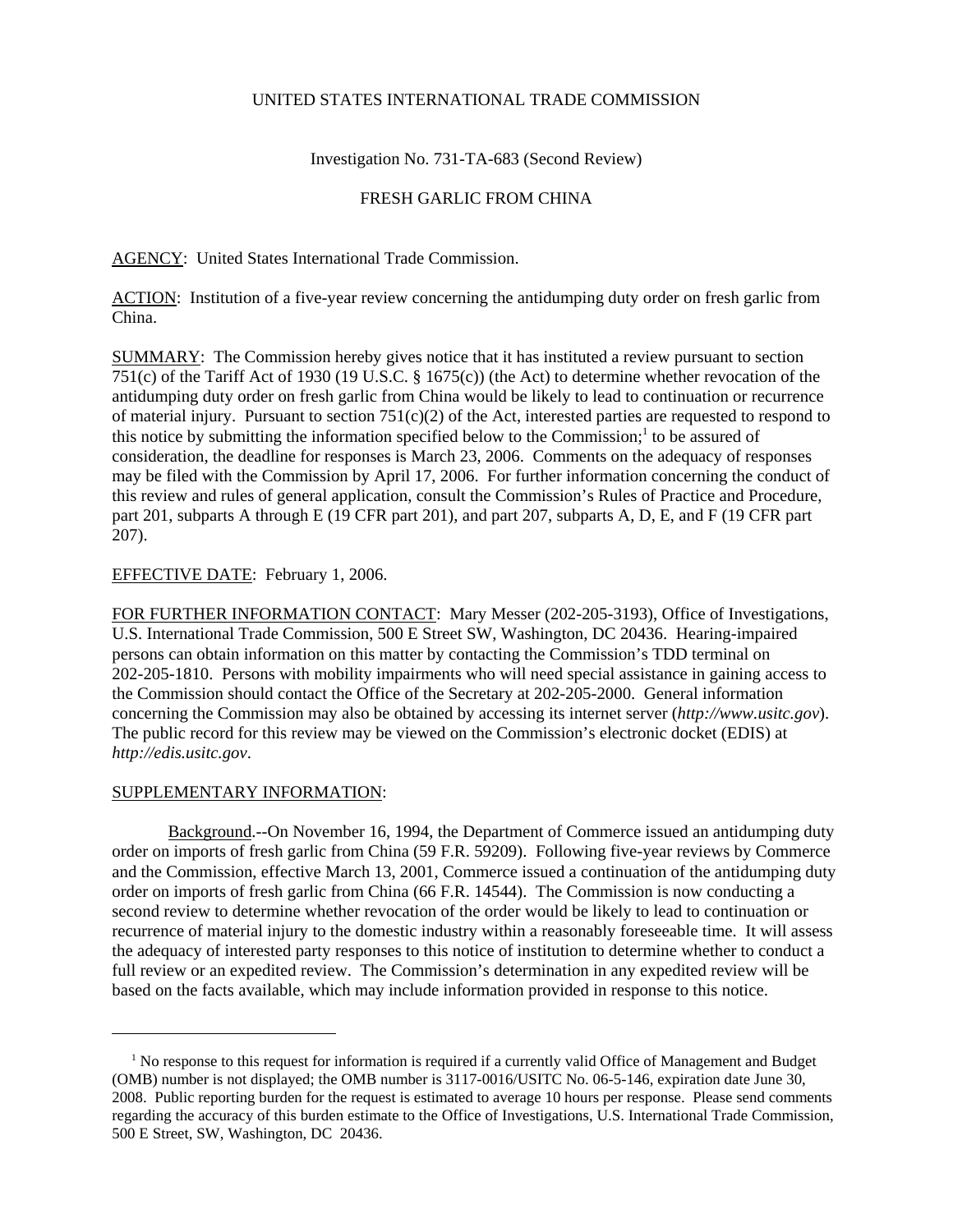Definitions.--The following definitions apply to this review:

- (1) *Subject Merchandise* is the class or kind of merchandise that is within the scope of the five-year review, as defined by the Department of Commerce.
- (2) The *Subject Country* in this review is China.
- (3) The *Domestic Like Product* is the domestically produced product or products which are like, or in the absence of like, most similar in characteristics and uses with, the *Subject Merchandise*. In its original determination, the Commission found three separate *Domestic Like Products* consisting of fresh garlic, dehydrated garlic, and seed garlic corresponding with the broader scope of the original investigation. However, the Commission found that the domestic industries producing garlic for dehydration and seed garlic were neither materially injured nor threatened with material injury by reason of the subject imports from China. One Commissioner defined the *Domestic Like Product* differently in the original determination. In its full five-year review determination, the Commission defined the *Domestic Like Product* as all fresh garlic.
- (4) The *Domestic Industry* is the U.S. producers as a whole of the *Domestic Like Product*, or those producers whose collective output of the *Domestic Like Product* constitutes a major proportion of the total domestic production of the product. In its original determination, the Commission found three domestic industries consisting of the domestic producers of fresh garlic, the domestic producers of dehydrated garlic, and the domestic producers of seed garlic to coincide with the three *Domestic Like Products*. The Commission also found that crop tenders were not members of the *Domestic Industry*. One Commissioner defined the *Domestic Industry* differently in the original determination. In its full fiveyear review determination, the Commission defined the *Domestic Industry* as all producers of fresh garlic.
- (5) An *Importer* is any person or firm engaged, either directly or through a parent company or subsidiary, in importing the *Subject Merchandise* into the United States from a foreign manufacturer or through its selling agent.

Participation in the review and public service list.--Persons, including industrial users of the *Subject Merchandise* and, if the merchandise is sold at the retail level, representative consumer organizations, wishing to participate in the review as parties must file an entry of appearance with the Secretary to the Commission, as provided in section 201.11(b)(4) of the Commission's rules, no later than 21 days after publication of this notice in the *Federal Register*. The Secretary will maintain a public service list containing the names and addresses of all persons, or their representatives, who are parties to the review.

Former Commission employees who are seeking to appear in Commission five-year reviews are reminded that they are required, pursuant to 19 C.F.R. § 201.15, to seek Commission approval if the matter in which they are seeking to appear was pending in any manner or form during their Commission employment. The Commission is seeking guidance as to whether a second transition five-year review is the "same particular matter" as the underlying original investigation for purposes of 19 C.F.R. § 201.15 and 18 U.S.C. § 207, the post employment statute for Federal employees. Former employees may seek informal advice from Commission ethics officials with respect to this and the related issue of whether the employee's participation was "personal and substantial." However, any informal consultation will not relieve former employees of the obligation to seek approval to appear from the Commission under its rule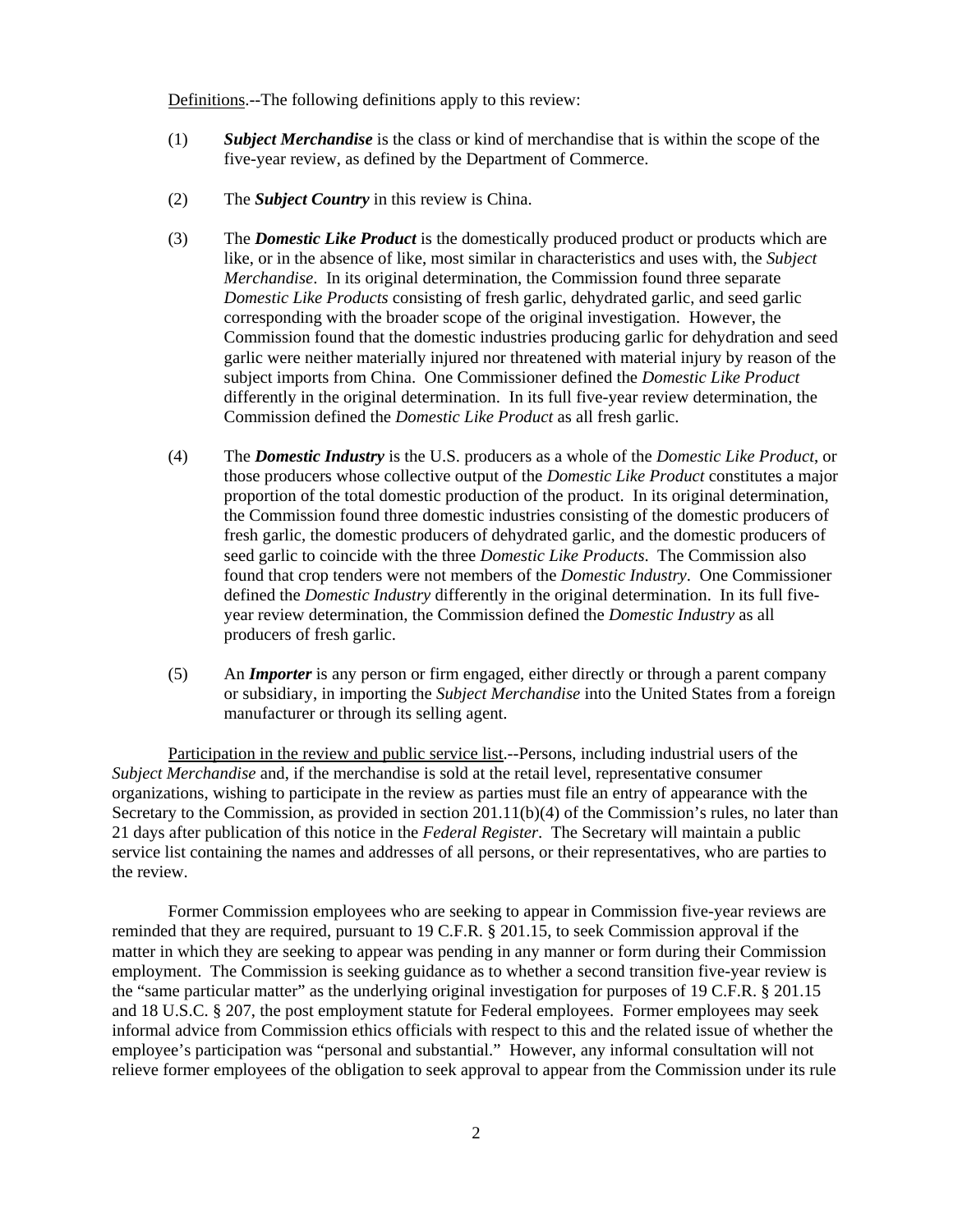201.15. For ethics advice, contact Carol McCue Verratti, Deputy Agency Ethics Official, at 202-205-3088.

Limited disclosure of business proprietary information (BPI) under an administrative protective order (APO) and APO service list.--Pursuant to section 207.7(a) of the Commission's rules, the Secretary will make BPI submitted in this review available to authorized applicants under the APO issued in the review, provided that the application is made no later than 21 days after publication of this notice in the *Federal Register*. Authorized applicants must represent interested parties, as defined in 19 U.S.C. § 1677(9), who are parties to the review. A separate service list will be maintained by the Secretary for those parties authorized to receive BPI under the APO.

Certification.--Pursuant to section 207.3 of the Commission's rules, any person submitting information to the Commission in connection with this review must certify that the information is accurate and complete to the best of the submitter's knowledge. In making the certification, the submitter will be deemed to consent, unless otherwise specified, for the Commission, its employees, and contract personnel to use the information provided in any other reviews or investigations of the same or comparable products which the Commission conducts under Title VII of the Act, or in internal audits and investigations relating to the programs and operations of the Commission pursuant to 5 U.S.C. Appendix 3.

Written submissions.--Pursuant to section 207.61 of the Commission's rules, each interested party response to this notice must provide the information specified below. The deadline for filing such responses is March 23, 2006. Pursuant to section 207.62(b) of the Commission's rules, eligible parties (as specified in Commission rule  $207.62(b)(1)$ ) may also file comments concerning the adequacy of responses to the notice of institution and whether the Commission should conduct an expedited or full review. The deadline for filing such comments is April 17, 2006. All written submissions must conform with the provisions of sections 201.8 and 207.3 of the Commission's rules and any submissions that contain BPI must also conform with the requirements of sections 201.6 and 207.7 of the Commission's rules. The Commission's rules do not authorize filing of submissions with the Secretary by facsimile or electronic means, except to the extent permitted by section 201.8 of the Commission's rules, as amended, 67 Fed. Reg. 68036 (November 8, 2002). Also, in accordance with sections 201.16(c) and 207.3 of the Commission's rules, each document filed by a party to the review must be served on all other parties to the review (as identified by either the public or APO service list as appropriate), and a certificate of service must accompany the document (if you are not a party to the review you do not need to serve your response).

Inability to provide requested information.--Pursuant to section 207.61(c) of the Commission's rules, any interested party that cannot furnish the information requested by this notice in the requested form and manner shall notify the Commission at the earliest possible time, provide a full explanation of why it cannot provide the requested information, and indicate alternative forms in which it can provide equivalent information. If an interested party does not provide this notification (or the Commission finds the explanation provided in the notification inadequate) and fails to provide a complete response to this notice, the Commission may take an adverse inference against the party pursuant to section 776(b) of the Act in making its determination in the review.

INFORMATION TO BE PROVIDED IN RESPONSE TO THIS NOTICE OF INSTITUTION: As used below, the term "firm" includes any related firms.

(1) The name and address of your firm or entity (including World Wide Web address if available) and name, telephone number, fax number, and E-mail address of the certifying official.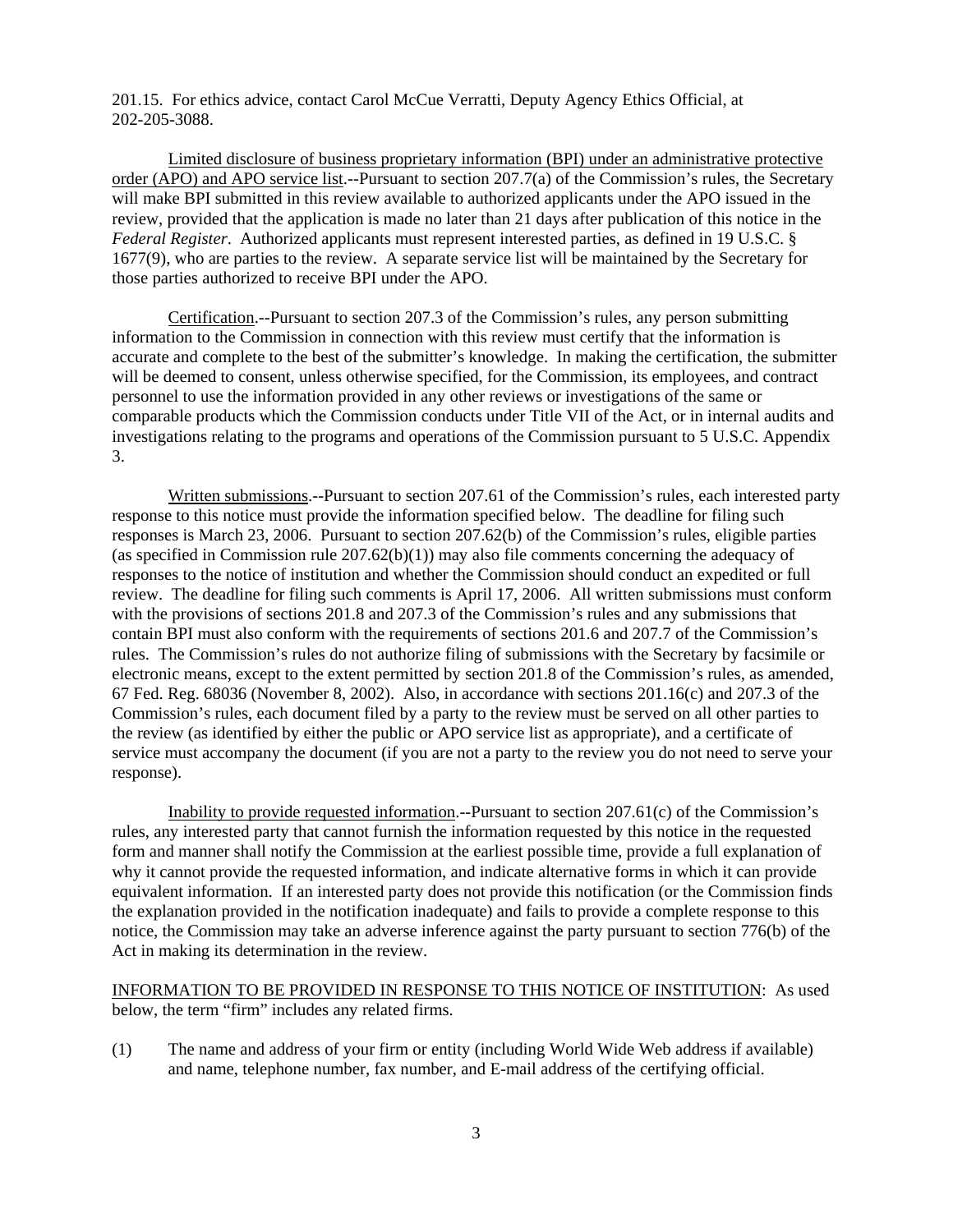- (2) A statement indicating whether your firm/entity is a U.S. producer of the *Domestic Like Product*, a U.S. union or worker group, a U.S. importer of the *Subject Merchandise*, a foreign producer or exporter of the *Subject Merchandise*, a U.S. or foreign trade or business association, or another interested party (including an explanation). If you are a union/worker group or trade/business association, identify the firms in which your workers are employed or which are members of your association.
- (3) A statement indicating whether your firm/entity is willing to participate in this review by providing information requested by the Commission.
- (4) A statement of the likely effects of the revocation of the antidumping duty order on the *Domestic Industry* in general and/or your firm/entity specifically. In your response, please discuss the various factors specified in section 752(a) of the Act (19 U.S.C. § 1675a(a)) including the likely volume of subject imports, likely price effects of subject imports, and likely impact of imports of *Subject Merchandise* on the *Domestic Industry*.
- (5) A list of all known and currently operating U.S. producers of the *Domestic Like Product*. Identify any known related parties and the nature of the relationship as defined in section 771(4)(B) of the Act (19 U.S.C. § 1677(4)(B)).
- (6) A list of all known and currently operating U.S. importers of the *Subject Merchandise* and producers of the *Subject Merchandise* in the *Subject Country* that currently export or have exported *Subject Merchandise* to the United States or other countries after May 2000.
- (7) If you are a U.S. producer of the *Domestic Like Product*, provide the following information on your firm's operations on that product during crop year 2005 (June 2004-May 2005)(report quantity data in pounds and value data in U.S. dollars, f.o.b. U.S. producing establishment(s)). If you are a union/worker group or trade/business association, provide the information, on an aggregate basis, for the firms in which your workers are employed/which are members of your association.
	- (a) Production (quantity) and, if known, an estimate of the percentage of total U.S. production of the *Domestic Like Product* accounted for by your firm's(s') production;
	- (b) the quantity and value of U.S. commercial shipments of the *Domestic Like Product* produced in your U.S. plant(s); and
	- (c) the quantity and value of U.S. internal consumption/company transfers of the *Domestic Like Product* produced in your U.S. plant(s).
- (8) If you are a U.S. importer or a trade/business association of U.S. importers of the *Subject Merchandise* from the *Subject Country*, provide the following information on your firm's(s') operations on that product during crop year 2005 (June 2004-May 2005)(report quantity data in pounds and value data in U.S. dollars). If you are a trade/business association, provide the information, on an aggregate basis, for the firms which are members of your association.
	- (a) The quantity and value (landed, duty-paid but not including antidumping duties) of U.S. imports and, if known, an estimate of the percentage of total U.S. imports of *Subject Merchandise* from the *Subject Country* accounted for by your firm's(s') imports;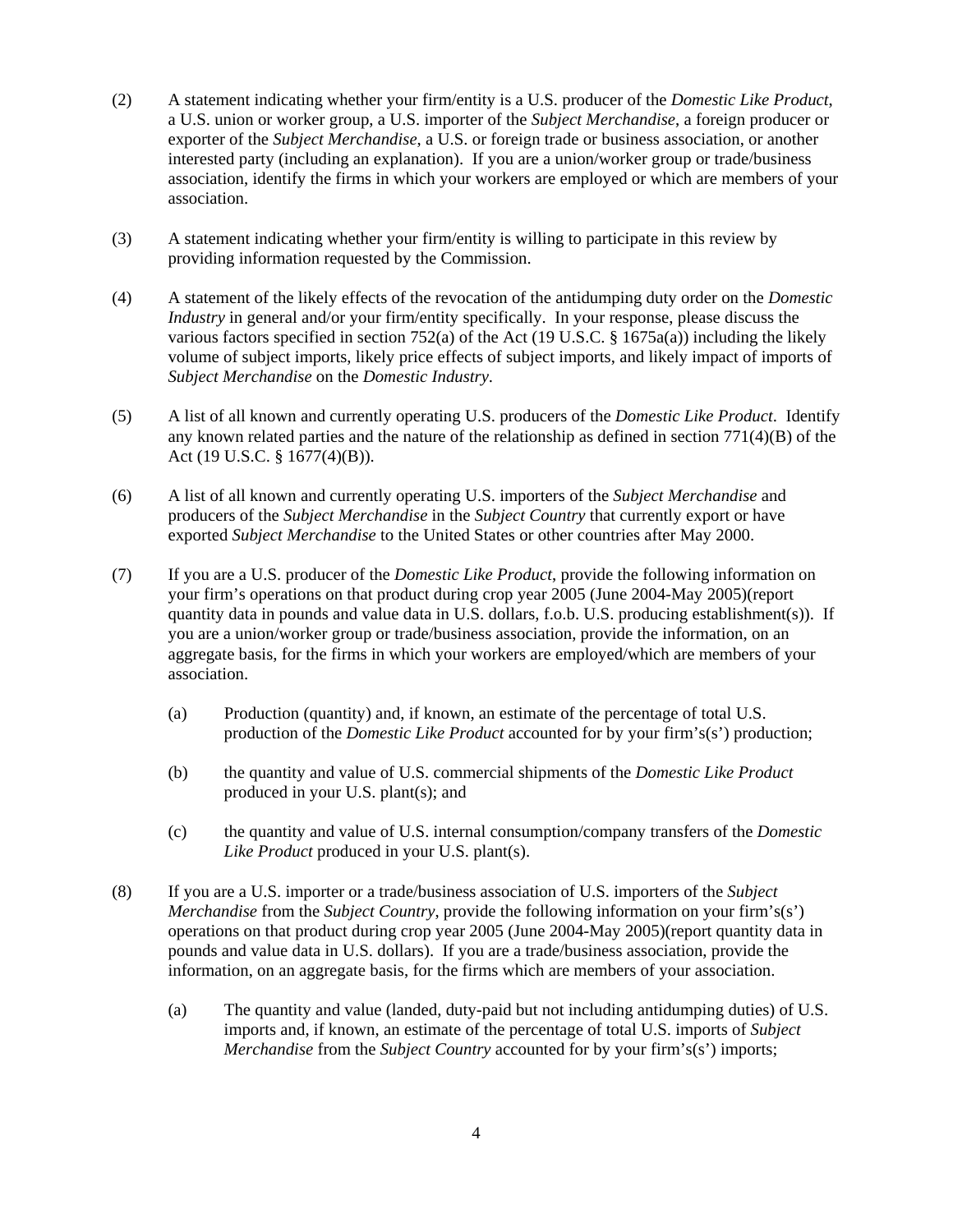- (b) the quantity and value (f.o.b. U.S. point of shipment, including antidumping duties) of U.S. commercial shipments of *Subject Merchandise* imported from the *Subject Country*; and
- (c) the quantity and value (f.o.b. U.S. point of shipment, including antidumping duties) of U.S. internal consumption/company transfers of *Subject Merchandise* imported from the *Subject Country*.
- (9) If you are a producer, an exporter, or a trade/business association of producers or exporters of the *Subject Merchandise* in the *Subject Country*, provide the following information on your firm's(s') operations on that product during calendar year 2005 (June 2004-May 2005)(report quantity data in pounds and value data in U.S. dollars, landed and duty-paid at the U.S. port but not including antidumping duties). If you are a trade/business association, provide the information, on an aggregate basis, for the firms which are members of your association.
	- (a) Production (quantity) and, if known, an estimate of the percentage of total production of *Subject Merchandise* in the *Subject Country* accounted for by your firm's(s') production; and
	- (b) the quantity and value of your firm's(s') exports to the United States of *Subject Merchandise* and, if known, an estimate of the percentage of total exports to the United States of *Subject Merchandise* from the *Subject Country* accounted for by your firm's(s') exports.
- (10) Identify significant changes, if any, in the supply and demand conditions or business cycle for the *Domestic Like Product* that have occurred in the United States or in the market for the *Subject Merchandise* in the *Subject Country* after May 2000, and significant changes, if any, that are likely to occur within a reasonably foreseeable time. Supply conditions to consider include technology; production methods; development efforts; ability to increase production (including the shift of production facilities used for other products and the use, cost, or availability of major inputs into production); and factors related to the ability to shift supply among different national markets (including barriers to importation in foreign markets or changes in market demand abroad). Demand conditions to consider include end uses and applications; the existence and availability of substitute products; and the level of competition among the *Domestic Like Product* produced in the United States, *Subject Merchandise* produced in the *Subject Country*, and such merchandise from other countries.
- (11) (OPTIONAL) A statement of whether you agree with the definitions of the *Domestic Like Product* as all fresh garlic and *Domestic Industry* as all producers of fresh garlic; if you disagree with either or both of these definitions, please explain why and provide alternative definitions.